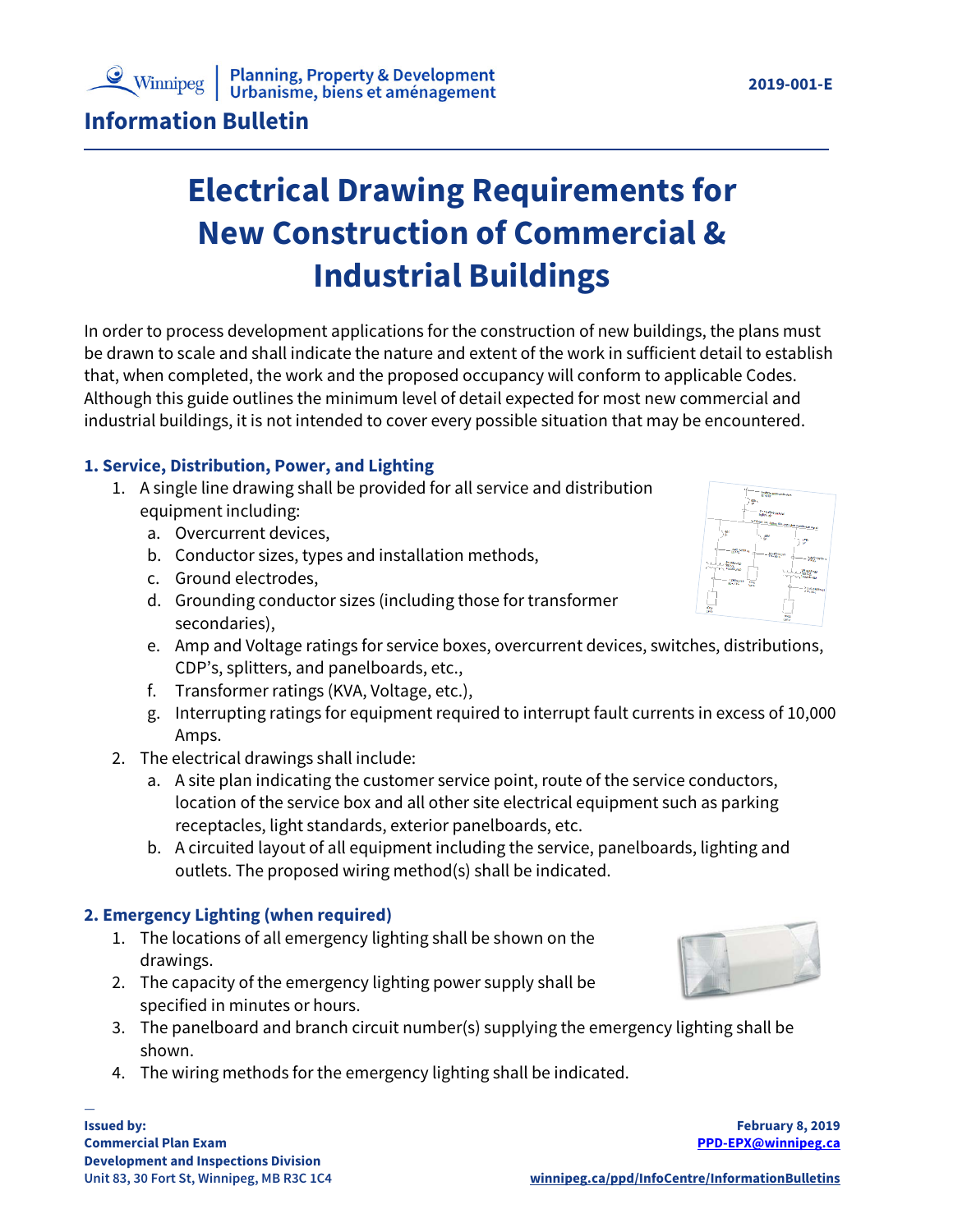—

## **3. Exit Signs (when required)**

- 1. The locations of all exit signs complete with directional arrows as needed shall be shown on the drawings.
- 2. For internally illuminated exit signs:
	- a. The branch circuits supplying the exit signs shall be shown.
	- b. The AC or DC circuits supplying emergency power to exit signs shall be shown.
- 3. For externally illuminated exit signs:
	- a. The normal and emergency external lighting for the exit signs shall be shown and circuited.
- 4. The capacity of the emergency power supply for exit sign illumination shall be shown in minutes or hours.
- 5. Where photoluminescent exit signs are being installed, the permit submission package must include a completed Photoluminescent Exit Signs Checklist.

## **4. Fire Alarm System (when required)**

- 1. The location of all fire alarm system components shall be shown and shall comply with the requirements of the currently enforced editions of the Manitoba Building Code and ULC Standard S524. The components shall include:
	- a. Heat detectors,
	- b. Smoke detectors,
	- c. Duct type smoke detectors,
	- d. Manual pull stations,
	- e. Audible and visual signal devices, and
	- f. Annunciator(s) and control unit(s).
- 2. The specification for the fire alarm system shall include:
	- a. The type of fire alarm system (single or two stage; conventional or addressable),
	- b. An alarm and supervisory zone schedule as applicable,
	- c. The type and capacity of the emergency power supply,
	- d. A complete sequence of operation including the operation of all ancillary devices/functions such as door hold open devices, electromagnetic locks, central vacuum shut down, etc.,
	- e. Initial settings for functions such as automatic silencing, inhibits, etc., as applicable,
	- f. Provision for transmitting signals to the Fire Department or 911 cards, as applicable,
	- g. Where sprinklers are used for fire detection, provision for a separate latching type supervisory zone for applicable function listed in the Manitoba Building Code,
	- h. Wiring methods for the fire alarm system, indicating compliance with Winnipeg Electrical By-law Section 32, and
	- i. A statement that the fire alarm system shall be installed in accordance with the currently enforced edition of ULC Standard S524, "Standard for the installation of fire alarm



Page **2** of **3**